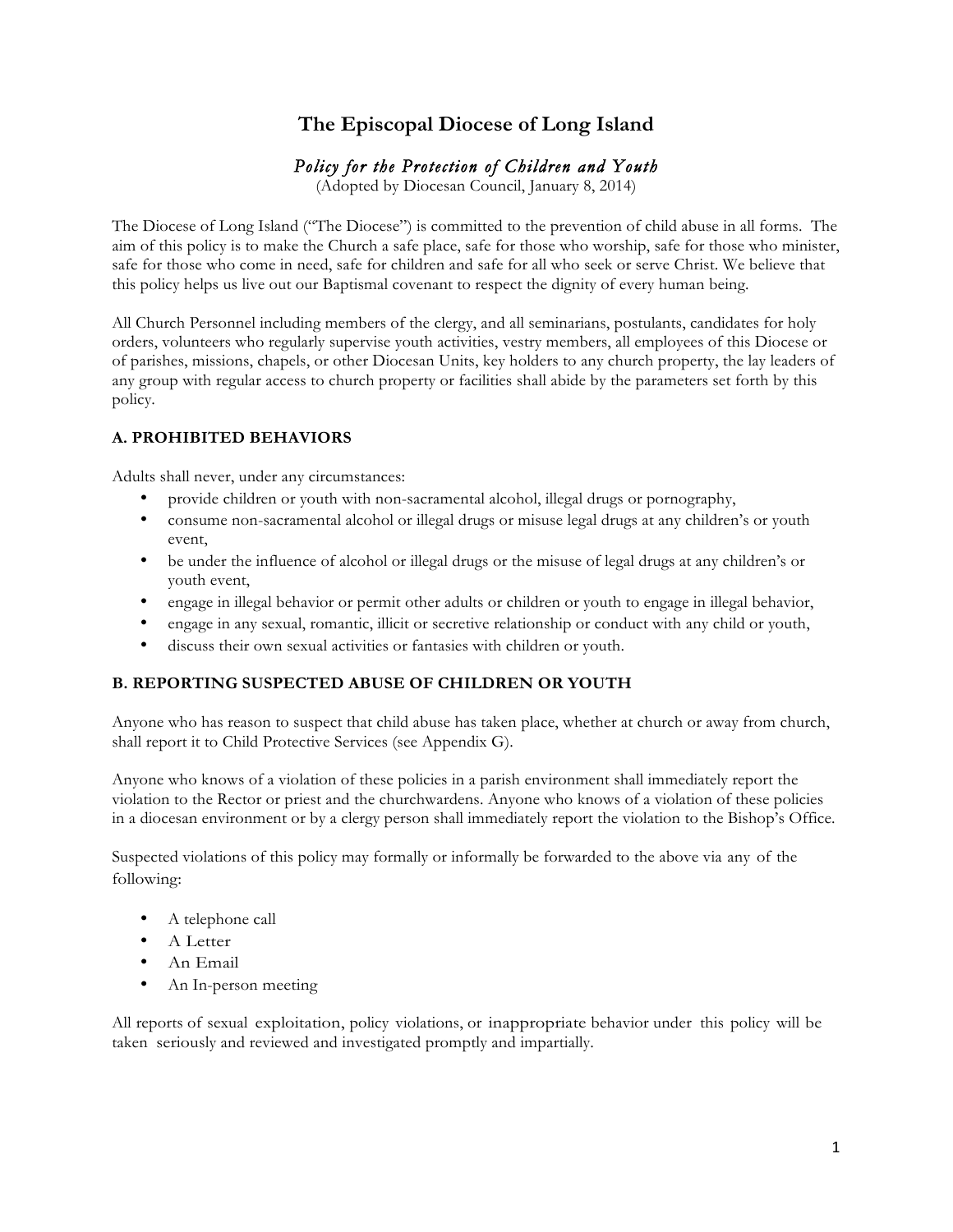### **C. SCREENING**

The Diocese will do background checks on all clergy who are deployed or licensed to officiate within the Diocese. The Diocese will also do background checks on any diocesan employees or volunteers Who Regularly Work With or Around Children or Youth.

Parishes are encouraged to do background checks on all Church Personnel Who Regularly Work With or Around Children or Youth. The more access an individual has to children and youth, the more detailed a background check should be.

Background checks should include the following:

- a. An Application form
- b. Criminal Records and Sexual Offender Registry Checks
- c. Individual Interview
- d. Reference Checks

#### **D. MONITORING AND SUPERVISION**

Plans for all events and ministries for children and youth should include at least two, unrelated adults present at all times. If unanticipated circumstances result in an adult being alone with children or youths, that adult shall immediately report those circumstances to the Bishop's Office if it is a diocesan event or the Rector, or Warden, if it is a parish event. It may be appropriate for a Sunday School class to have only one teacher so long as at least one other adult can maintain visual contact with the teacher.

Any new programs, trips or events that involve children or youth should be given prior approval by the Rector.

No event for children or youth shall take place in a private residence without prior approval by the rector.

Adults who work with children or youth within a congregation should be discouraged from having a separate and private relationship with any unrelated child from the church away from sanctioned church, youth activities. The Vestry should regularly conduct a "safe church audit" to review practices and policies within the congregation.

Parish computers should have adequate password protection. Parishes should have clear guidelines and adequate supervision (by parish staff or authorized person) of anyone using a parish computer to access the Internet. Such guidelines should make clear that any activity on a parish computer is not considered private and may be accessed by authorized persons.

#### **E. EDUCATION AND TRAINING**

Three hours of child abuse prevention education and training is required for all Church Personnel Who Regularly Work With or Around Children or Youth before they start their work with children or youth and all those who fall under the scope of this policy. Each parish or diocesan institution shall maintain a record of those who have attended such trainings.

The Diocese will provide necessary training for these individuals through in-person and online courses through the Mercer School of Theology. Individuals should attend re-training every 5 years. Retraining requirements are outlined in the Mercer Safe Church catalogue.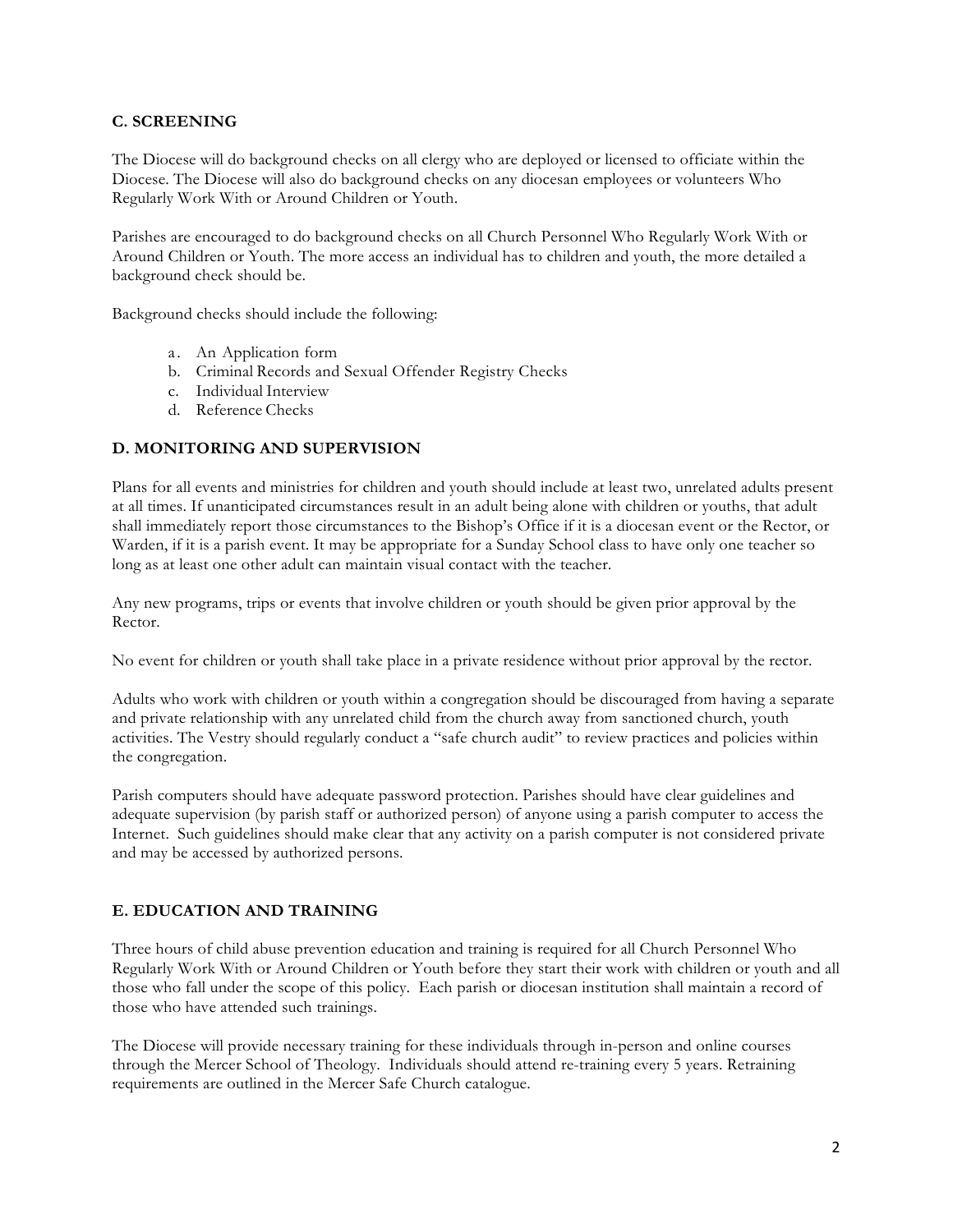Evidence that parishes and institutions are complying with Safe Church training will be presented to the bishop as part of all official Episcopal visitations.

# **F. GENERAL DEFINITIONS**

#### **1. Church Personnel**

For the purposes of this policy, the following are included in the definition of Church Personnel when they are functioning in their respective roles for the church:

- All clergy whether stipendiary, non-stipendiary, or otherwise who are engaged in ministry or service to the church.
- Seminarians, postulants, and candidates for holy orders.
- All paid personnel whether employed in areas of ministry or other kinds of services by the diocese, its congregations, schools or other agencies.
- Those who contract their services to the diocese, its congregations, schools or agencies.
- Volunteers, including any person who enters into or offers him or herself for a church related service, or who actually assists with or performs a service, whether or not they have been selected or assigned to do so. Volunteers include members of advisory boards, vestries, Bishop's Committees, and boards of directors.

#### **Examples of Church Personnel include:**

- Church School Teachers
- Children's or youth choir directors
- Organists who work with children or youth
- Lay youth ministers
- Volunteer youth directors
- All Church Personnel who regularly work in the nursery.
- All Church Personnel who work in the nursery if they are the only person over 21 present at any time
- Volunteers licensed under Canon III.4 (such as Lay Eucharistic Visitors)
- All staff, whether volunteer or paid, at church camps
- Adults who participate in overnight activities with children or youth more than twice a year

#### **2. Key Holders**

Anyone who has unencumbered access to the facilities

#### **3. Children and youth**

- A child is defined as anyone under the age of 12 years.
- A youth is defined as anyone who is at least 12 years old, but not yet 18 years old. A youth may also be an individual who is 18 years old or older, but still in high school.

#### **4. Types of abuse**

• *Physical abuse* is non-accidental injury, which is intentionally inflicted upon a child or youth.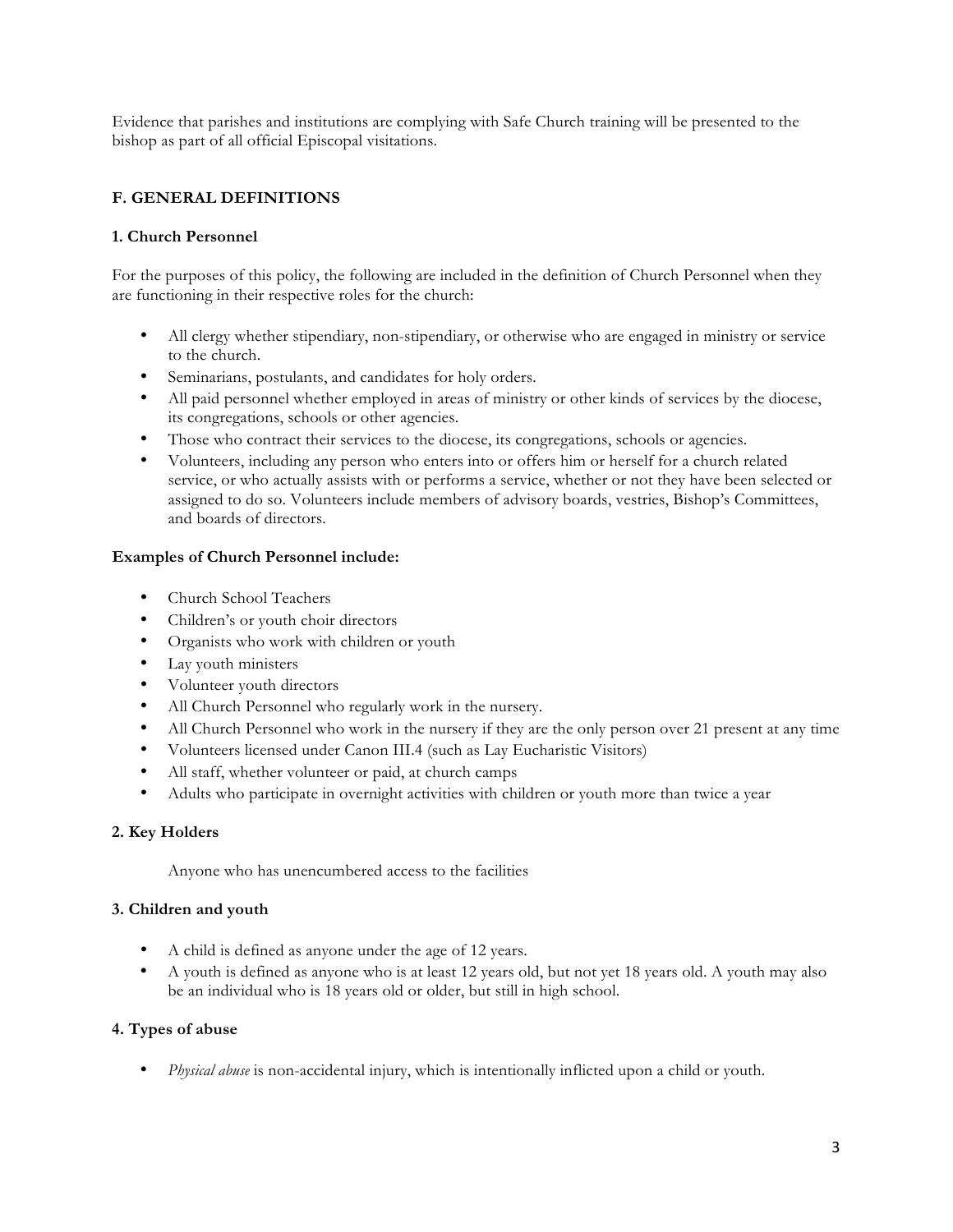- *Sexual abuse* perpetrated by an adult is any contact or activity of a sexual nature that occurs between a child or youth and an adult. This includes any activity, which is meant to arouse or gratify the sexual desires of the adult, child or youth.
- *Sexual abuse perpetrated by another child or youth* is any contact or activity of a sexual nature that occurs between a child or youth and another child or youth when there is no consent, when consent is not possible, or when one child or youth has power over the other child or youth. This includes any activity which is meant to arouse or gratify the sexual desires of any of the children or youth.
- *Emotional abuse* is mental or emotional injury to a child or youth that results in an observable and material impairment in the child or youth's growth, development or psychological functioning.
- *Neglect* is the failure to provide for a child or youth's basic needs or the failure to protect a child or youth from harm.
- *Economic exploitation* is the deliberate misplacement, exploitation, or wrongful temporary or permanent use of a child or youth's belongings or money.

# **G. IMPORTANT CONTACT INFORMATION**

Episcopal Diocese of Long Island Intake Officer The Rev. Canon Patricia S. Mitchell Canon for Pastoral Care pmitchell@dioceseli.org 516-248-4800 x 166

Safe Church Trainings in the Diocese of Long Island George Mercer School of Theology 516-248-4800 x 150

Sterling Infosystems, Inc. Criminal background Screens To set up a parish account, contact Nancy Signore/ 516-248-4800 x111 nsignore@dioceseli.org

New York State Office of Children and Family Services Child Protective Services 24/hour hotline 1-800-342-3720

[Revised 11/17]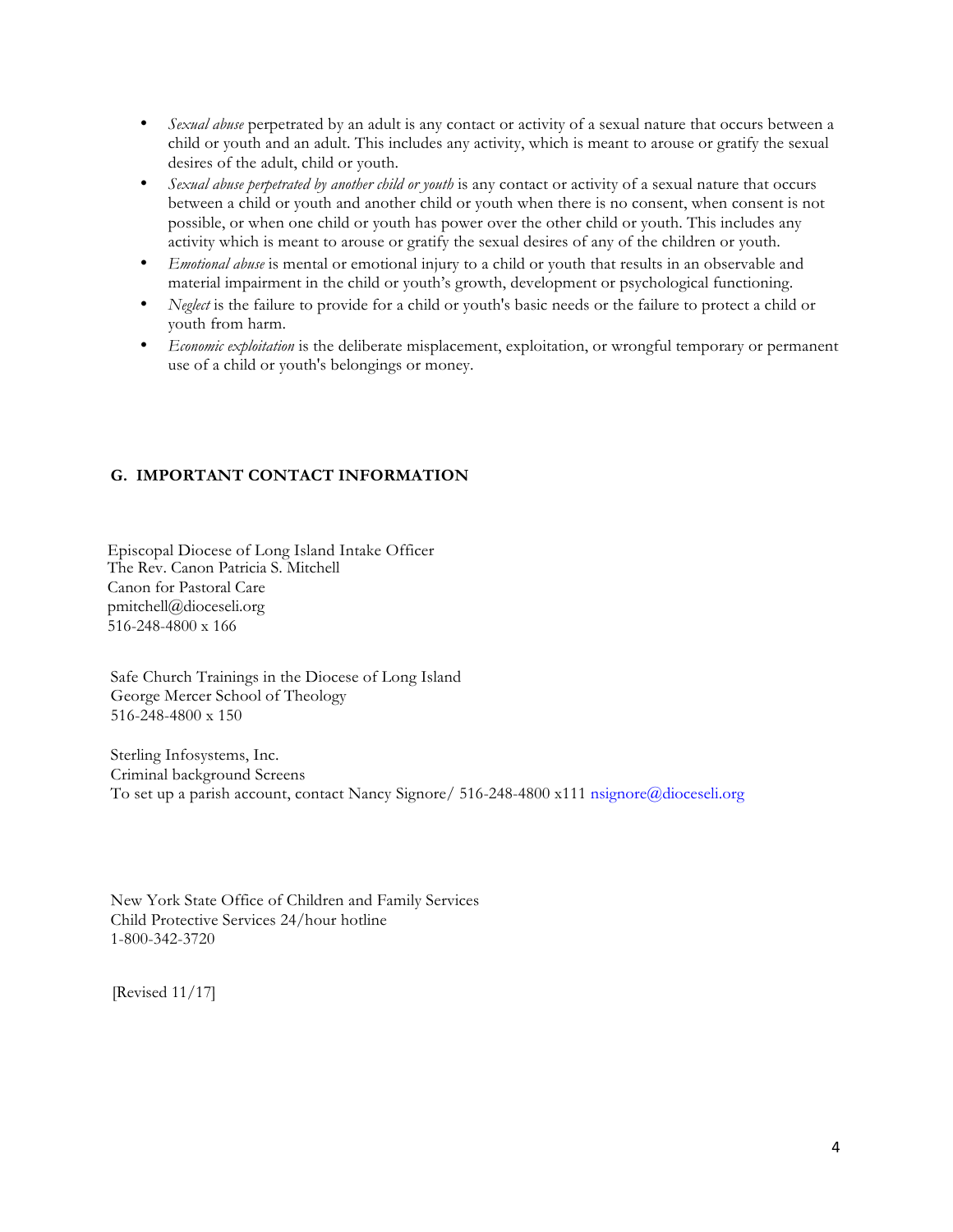#### **APPENDIX A – Code of Conduct for Protection of Children and Youth**

Relationships among people are at the foundation of Christian ministry and as such are central to the life of the church. Defining healthy and safe relationships through policies and codes of conduct is not meant, in any way, to undermine the strength and importance of personal inter-action in our ministries. Rather, it is to assist in more clearly defining behaviors and practices that allow the church to more fully demonstrate its love and compassion for children and youth in sincere and genuine relationships. Relationships in ministry should, ideally, always be experienced as caring and without intention to do harm or allow harm to occur.

This Code of Conduct has been adopted by **Example 19** [Parish] to help the church create safe environments for children and youth and for those who minister to them. All Church Personnel are asked to carefully consider each statement in the Code and within the Policies for the Protection of Children and Youth from Abuse before agreeing to adhere to the statements and continue in service to the church.

#### **Code of Conduct for Protection of Children and Youth**

- Church Personnel agree to do their best to prevent abuse and neglect among children and youth involved in church activities and services.
- Church Personnel agree to not physically, sexually or emotionally abuse or neglect a child or youth.
- Church Personnel agree to comply with the policies for general conduct with children and youth as defined in these Policies for the Protection of Children and Youth from Abuse.
- All Church Personnel agree to comply with the Guidelines for Appropriate Affection with children and youth.
- In the event that Church Personnel observe any inappropriate behaviors or possible policy violations with children or youth, church personnel agree to immediately report their observations.
- All Church Personnel acknowledge their obligation and responsibility to protect children and youth and agree to report known or suspected abuse of children or youth to appropriate church leaders and state authorities in accordance with these policies.
- Church Personnel understand that the church will not tolerate abuse of children and youth and agree to comply in spirit and in action with this position.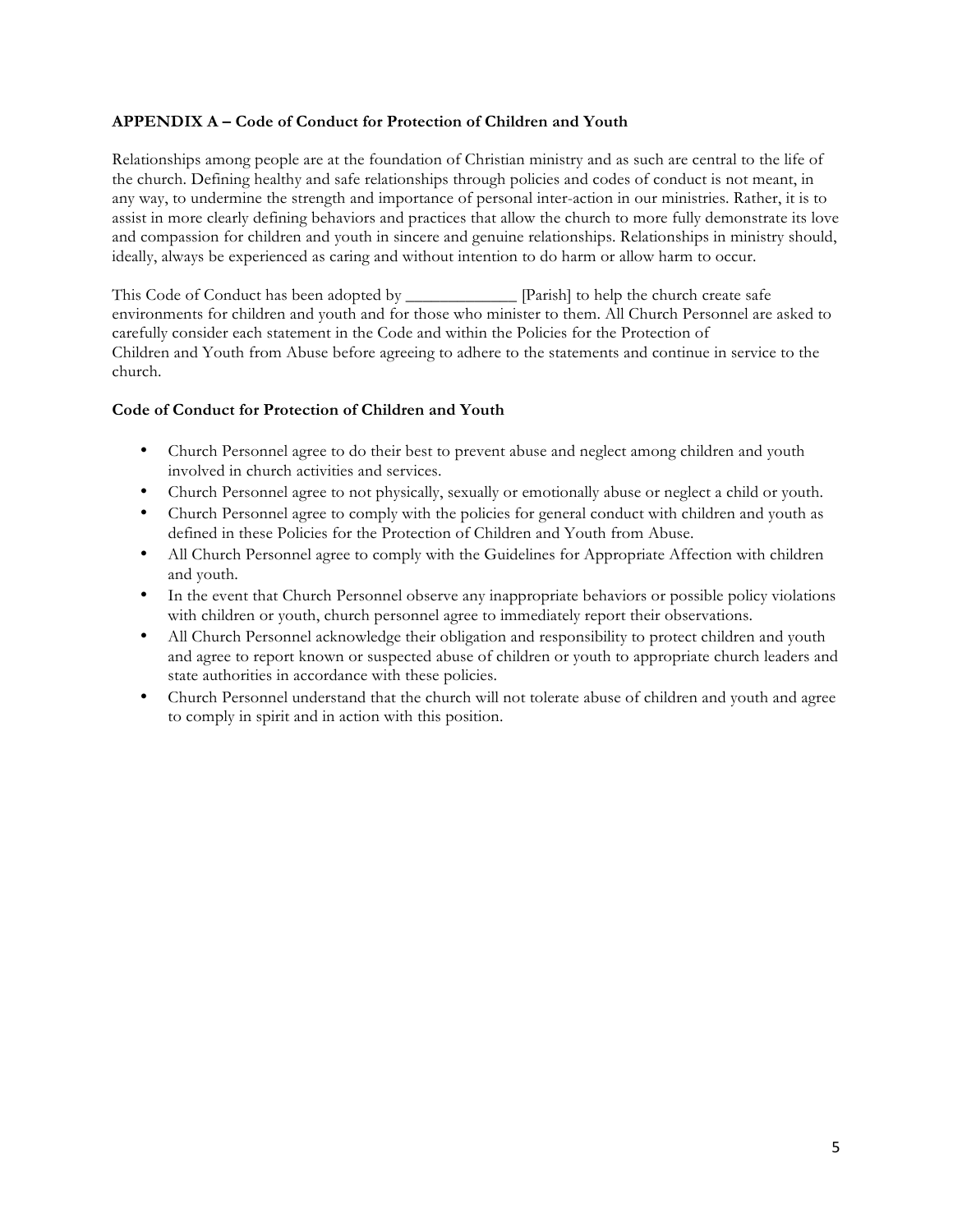# **APPENDIX B - Guidelines for Appropriate Affection**

The Diocese of Long Island and **Example 2** Parish are committed to creating and promoting a positive, nurturing environment for our children's and youth ministries that protect our children and youth from abuse and our Church Personnel from misunderstandings. When creating safe boundaries for children and youth, it is important to establish what types of affection are appropriate and inappropriate, otherwise that decision is left to each individual. Stating which behaviors are appropriate and inappropriate allows Church Personnel to comfortably show positive affection in ministry, and yet identify individuals who are not maintaining safe boundaries with children or youth. These Guidelines are based, in large part, on avoiding behaviors known to be used by child molesters to groom children or youth and their parents for future abuse. The following guidelines are to be carefully followed by all Church Personnel working around or with children or youth.

Love and affection are part of church life and ministry. There are many ways to demonstrate affection while maintaining positive and safe boundaries with children and youth.

1. Some positive and appropriate forms of affection are listed below:

- Brief hugs.
- Pats on the shoulder or back.
- Handshakes.
- "High-fives" and hand slapping.
- Verbal praise.
- Touching hands, faces, shoulders and arms of children or youth.
- Arms around shoulders.
- Holding hands while walking with small children.
- Sitting beside small children.
- Kneeling or bending down for hugs with small children.
- Holding hands during prayer.
- Pats on the head when culturally appropriate. (For example, this gesture should typically be avoided in some Asian communities).

2. The following forms of affection are considered inappropriate with children and youth in ministry setting because many of them are the behaviors that child molesters use to groom children or youth and their parents for later molestation or can be, in and of themselves, sexual abuse.

- Inappropriate or lengthy embraces.
- Kisses on the mouth.
- Holding children over three years old on the lap.
- Touching bottoms, chests or genital areas other than for appropriate diapering or toileting of infants and toddlers.
- Showing affection in isolated areas such as bedrooms, closets, staff only areas or other private rooms.
- •
- Occupying a bed with a child or youth
- Touching knees or legs of children or youth.
- Wrestling with children or youth.
- Tickling children or youth.
- Piggyback rides.
- Any type of massage given by a child or youth to an adult.